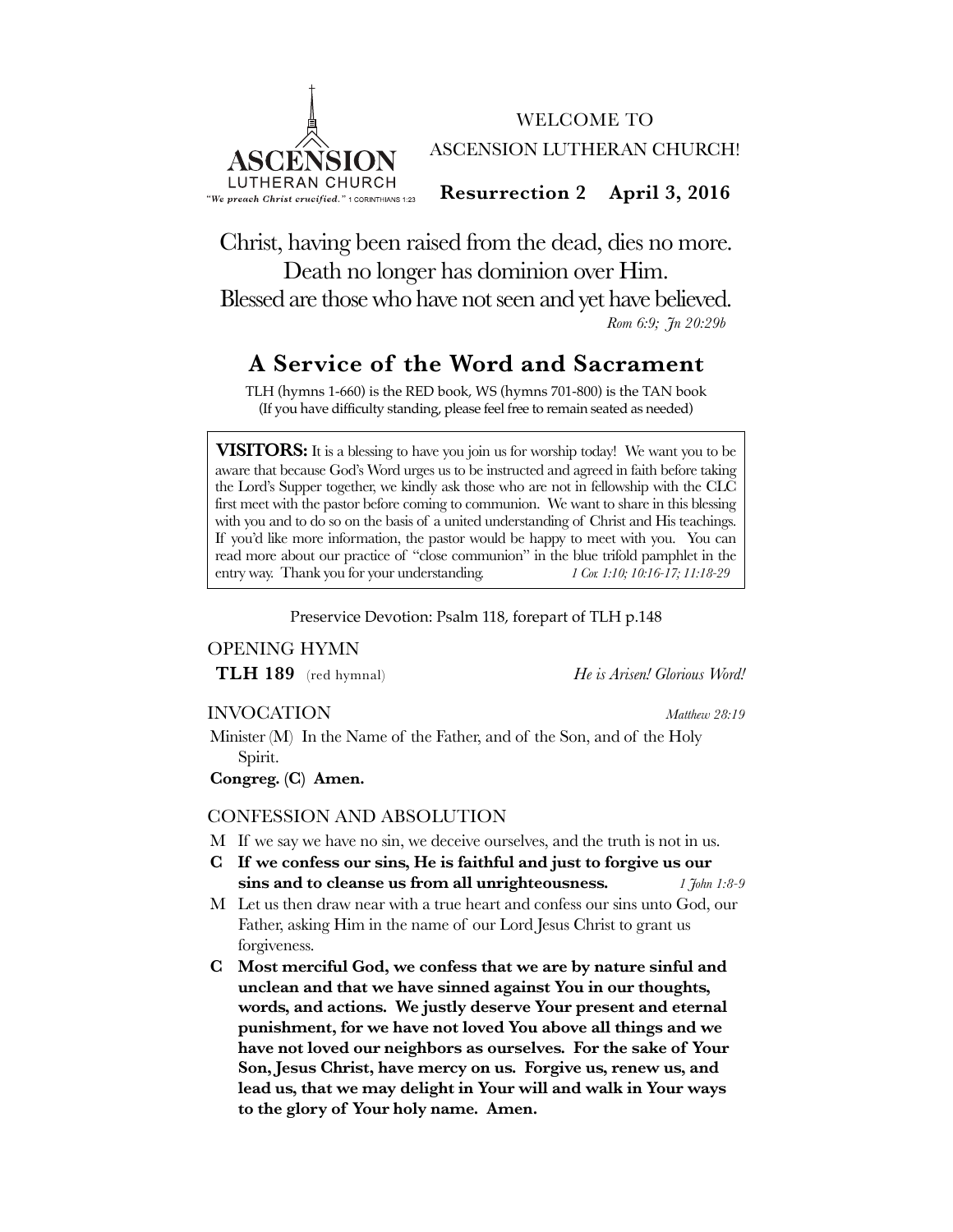- M Almighty God, our Heavenly Father, in His mercy has given His only Son to die for you and for His sake forgives you all our sins. Therefore, as a called servant of Christ, and by His authority, I forgive you all your sins in the name of the Father and of the Son and of the Holy Spirit. *[John 20:19-23]*
- **C Amen.**

INTROIT Rom 6:9; In 20:29b

- M Christ, having been raised from the dead, dies no more. Death no longer has dominion over Him.
- **C Blessed are those who have not seen and yet have believed.**
- M Lord have mercy upon us.
- **C Christ have mercy upon us.**
- M Lord have mercy upon us.
- **C Amen.**

GLORIA CHRISTI ~ Glory to Christ



Easter triumph, Easter joy, this alone can sin destroy! From sin's pow'r, Lord, set us free, newborn souls in you to be. Alleluia!

Father, who the crown shall give, Savior, by whose death we live, Spirit, guide through all our days: Three in One, your name we praise. Alleluia!

M The Lord be with you. *Luke 1:28*

**C And also with you.**

# COLLECT OF THE DAY

- M Let us pray, … one God, now and forever.
- **C Amen.**

#### FIRST LESSON

# **Revelation 1:4–18**

4 John, to the seven churches which are in Asia:

Grace to you and peace from Him who is and who was and who is to come, and from the seven Spirits who are before His throne,  $5$  and from Jesus Christ, the faithful witness, the firstborn from the dead, and the ruler over the kings of the earth.

To Him who loved us and washed us from our sins in His own blood, 6 and has made us kings and priests to His God and Father, to Him *be* glory and dominion forever and ever. Amen.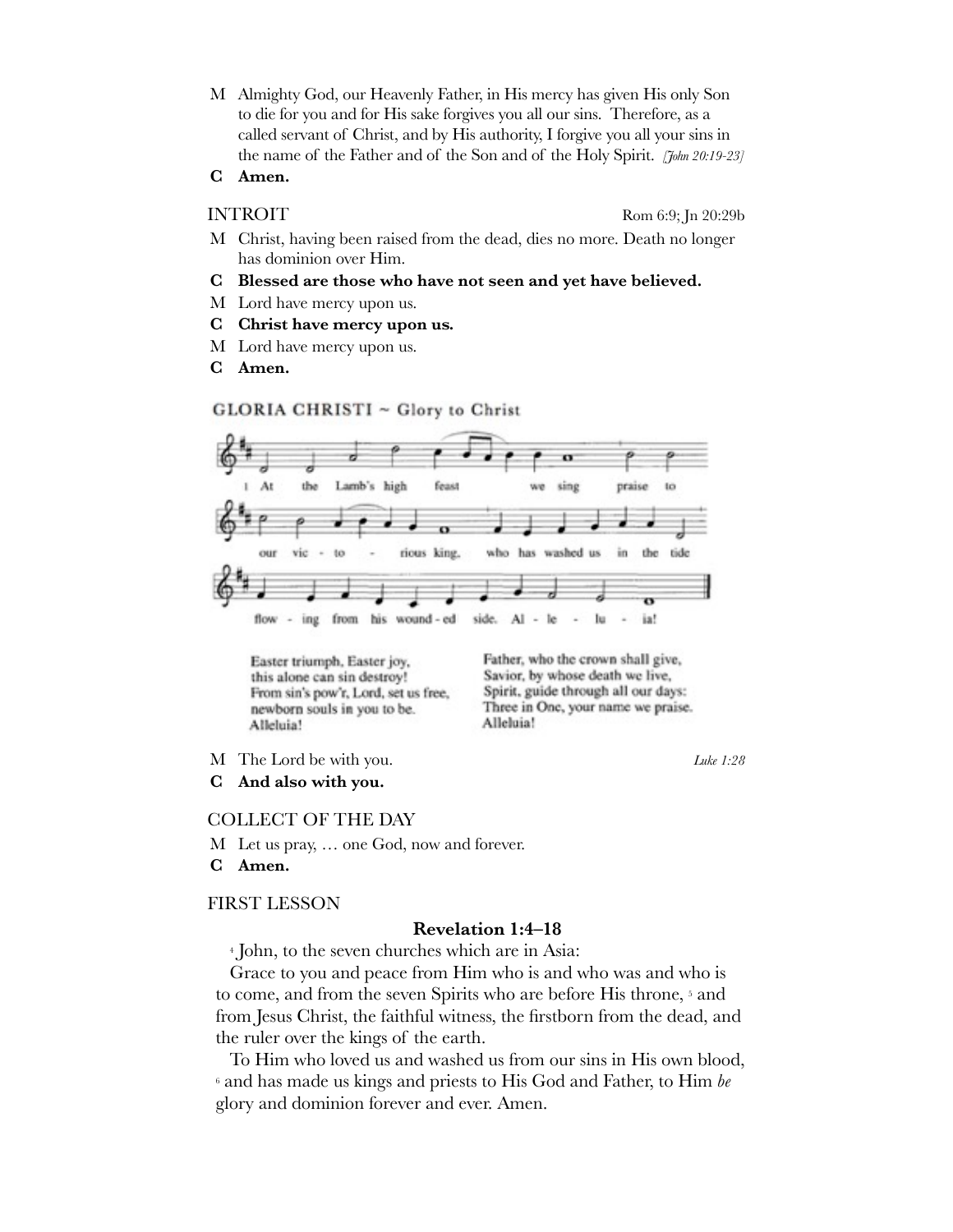7 Behold, He is coming with clouds, and every eye will see Him, even they who pierced Him. And all the tribes of the earth will mourn because of Him. Even so, Amen.

8 "I am the Alpha and the Omega, *the* Beginning and *the* End," says the Lord, "who is and who was and who is to come, the Almighty."

9 I, John, both your brother and companion in the tribulation and kingdom and patience of Jesus Christ, was on the island that is called Patmos for the word of God and for the testimony of Jesus Christ. <sup>10</sup> I was in the Spirit on the Lord's Day, and I heard behind me a loud voice, as of a trumpet, 11 saying, "I am the Alpha and the Omega, the First and the Last," and, "What you see, write in a book and send *it* to the seven churches which are in Asia: to Ephesus, to Smyrna, to Pergamos, to Thyatira, to Sardis, to Philadelphia, and to Laodicea."

 $12$  Then I turned to see the voice that spoke with me. And having turned I saw seven golden lampstands, 13 and in the midst of the seven lampstands *One* like the Son of Man, clothed with a garment down to the feet and girded about the chest with a golden band. 14 His head and hair *were* white like wool, as white as snow, and His eyes like a flame of fire; 15 His feet *were* like fine brass, as if refined in a furnace, and His voice as the sound of many waters; 16 He had in His right hand seven stars, out of His mouth went a sharp two-edged sword, and His countenance *was* like the sun shining in its strength. 17 And when I saw Him, I fell at His feet as dead. But He laid His right hand on me, saying to me, "Do not be afraid; I am the First and the Last. 18 I *am* He who lives, and was dead, and behold, I am alive forevermore. Amen. And I have the keys of Hades and of Death.

GRADUAL (rise) Matthew 28:7; Hebrews 2:7; Psalm 8:6

- M Go quickly and tell His disciples that He is risen from the dead. Behold, I have told you.
- **C Hallelujah! Hallelujah!**
- M He was made a little lower than the angels; yet He is crowned with glory and honor. He has been given dominion over the works of God's hands; all things have been put under his feet.
- **C Hallelujah!**

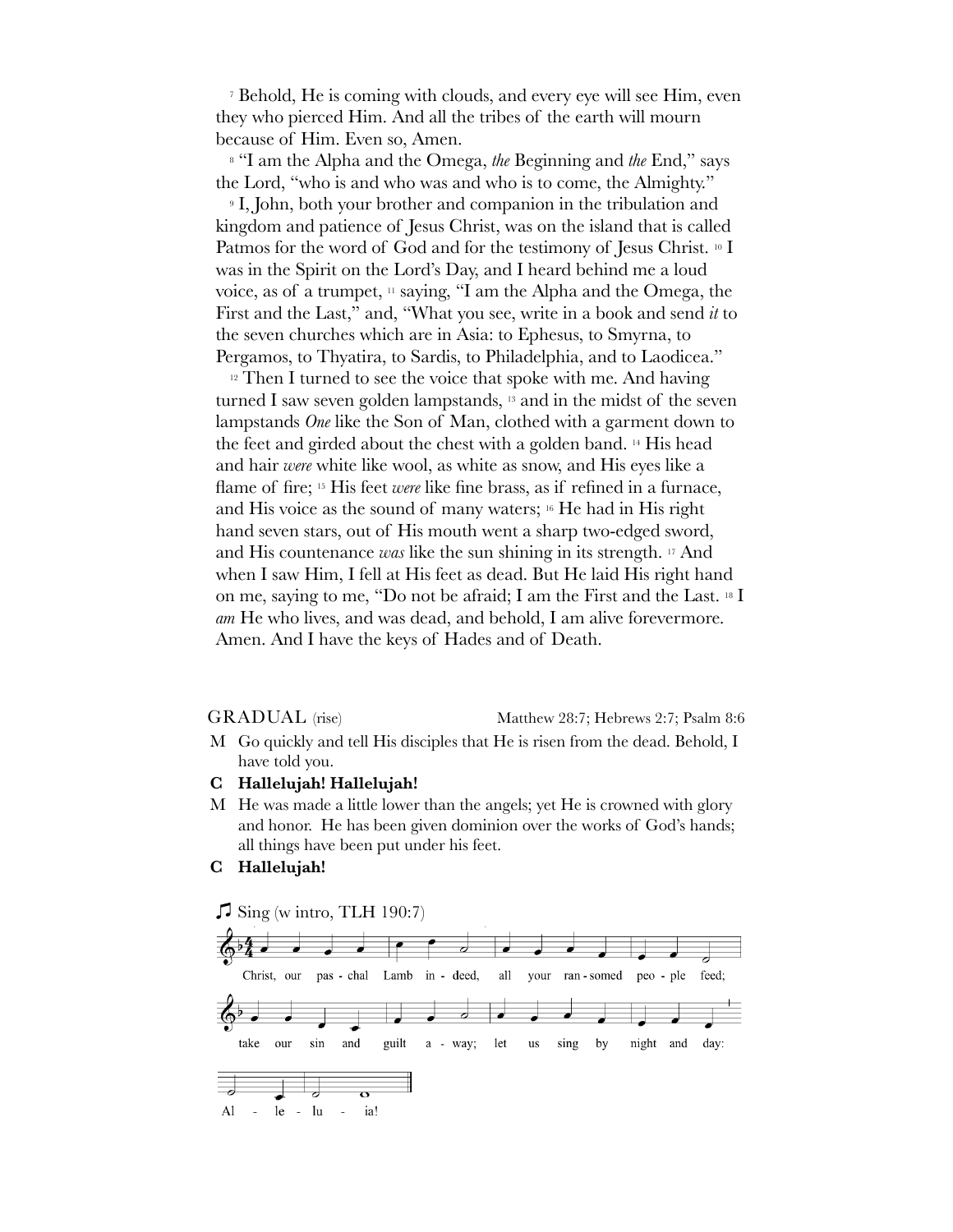#### GOSPEL LESSON

M And this is eternal life, that we know the only true God, and Jesus Christ whom He has sent. *John 17:3* 

**C Glory to You, O Lord!**

### **John 20:19–31**

19 Then, the same day at evening, being the first *day* of the week, when the doors were shut where the disciples were assembled, for fear of the Jews, Jesus came and stood in the midst, and said to them, "Peace *be* with you." 20 When He had said this, He showed them *His* hands and His side. Then the disciples were glad when they saw the Lord.

<sup>21</sup> So Jesus said to them again, "Peace to you! As the Father has sent Me, I also send you." <sup>22</sup> And when He had said this, He breathed on *them*, and said to them, "Receive the Holy Spirit.<sup>23</sup> If you forgive the sins of any, they are forgiven them; if you retain the *sins* of any, they are retained."

24 Now Thomas, called the Twin, one of the twelve, was not with them when Jesus came. 25 The other disciples therefore said to him, "We have seen the Lord."

So he said to them, "Unless I see in His hands the print of the nails, and put my finger into the print of the nails, and put my hand into His side, I will not believe."

26 And after eight days His disciples were again inside, and Thomas with them. Jesus came, the doors being shut, and stood in the midst, and said, "Peace to you!" 27 Then He said to Thomas, "Reach your finger here, and look at My hands; and reach your hand *here,* and put *it* into My side. Do not be unbelieving, but believing."

<sup>28</sup> And Thomas answered and said to Him, "My Lord and my God!"

29 Jesus said to him, "Thomas, because you have seen Me, you have believed. Blessed *are* those who have not seen and *yet* have believed."

<sup>30</sup> And truly Jesus did many other signs in the presence of His disciples, which are not written in this book; 31 but these are written that you may believe that Jesus is the Christ, the Son of God, and that believing you may have life in His name.

- M These words are written that we may believe that Jesus is the Christ, the Son of God, and that believing, we may have life in His name. *John 20:31*
- **C Praise to You, O Christ!**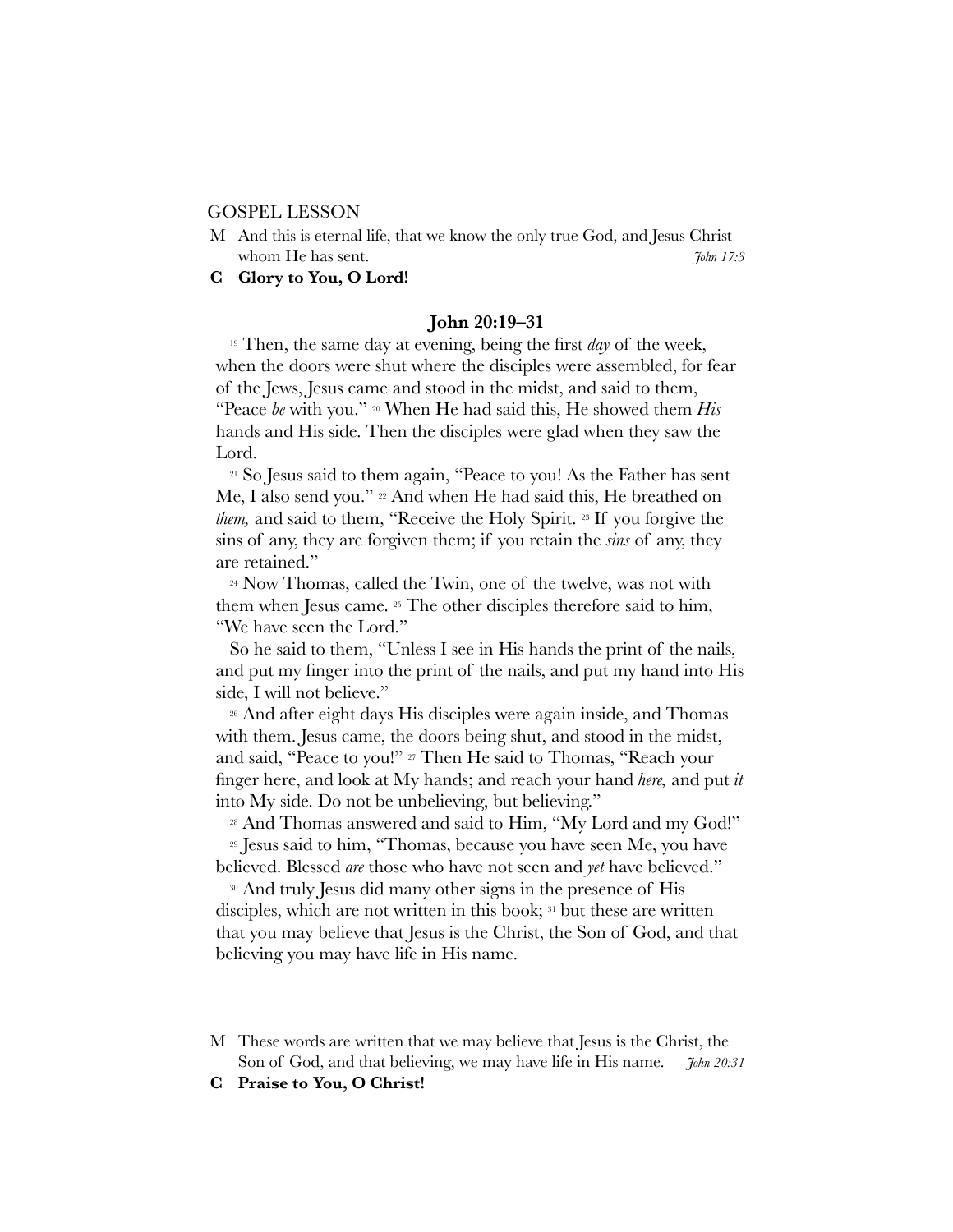$CREED \sim$  The Nicene Creed

**C I believe in one God, the Father Almighty, maker of heaven and earth and of all things visible and invisible. And in one Lord Jesus Christ, the only-begotten Son of God, begotten of His Father before all worlds, God of God, Light of Light, very God of very God, begotten, not made, being of one substance with the Father, by Whom all things were made; Who for us men and for our salvation, came down from heaven and was incarnate by the Holy Spirit of the virgin Mary, and was made man; and was crucified also for us under Pontius Pilate. He suffered and was buried. And the third day He rose again according to the Scriptures; and ascended into heaven and sits on the right hand of the Father. And He will come again with glory to judge both the living and the dead, Whose kingdom will have no end. And I believe in the Holy Spirit, the Lord and giver of life, Who proceeds from the Father and the Son, Who with the Father and the Son together is worshiped and glorified, Who spoke by the Prophets. And I believe in one holy Christian and Apostolic Church.**  I acknowledge one Baptism for the remission of sins,  **And I look for the resurrection of the dead**  And the life of the world to come. Amen.

### **HYMN**

**TLH 208:1-7** (red hymnal) *Ye Sons and Daughters of the King*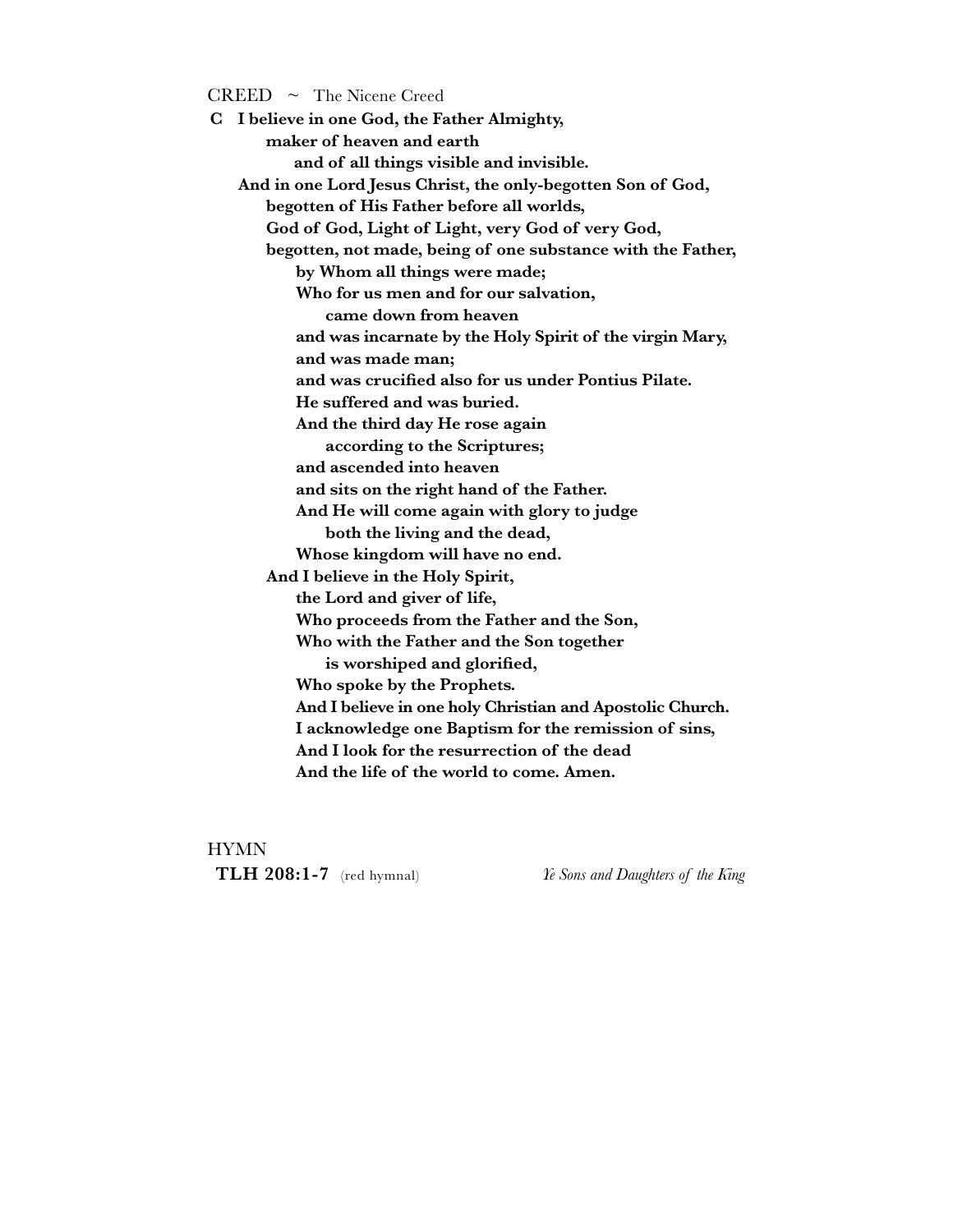# **Acts 5:12–32**

<sup>12</sup> And through the hands of the apostles many signs and wonders were done among the people. And they were all with one accord in Solomon's Porch. 13 Yet none of the rest dared join them, but the people esteemed them highly. 14 And believers were increasingly added to the Lord, multitudes of both men and women, 15 so that they brought the sick out into the streets and laid *them* on beds and couches, that at least the shadow of Peter passing by might fall on some of them. 16 Also a multitude gathered from the surrounding cities to Jerusalem, bringing sick people and those who were tormented by unclean spirits, and they were all healed.

17 Then the high priest rose up, and all those who *were* with him (which is the sect of the Sadducees), and they were filled with indignation, 18 and laid their hands on the apostles and put them in the common prison. 19 But at night an angel of the Lord opened the prison doors and brought them out, and said, 20 "Go, stand in the temple and speak to the people all the words of this life."

21 And when they heard *that,* they entered the temple early in the morning and taught. But the high priest and those with him came and called the council together, with all the elders of the children of Israel, and sent to the prison to have them brought.

<sup>22</sup> But when the officers came and did not find them in the prison, they returned and reported, 23 saying, "Indeed we found the prison shut securely, and the guards standing outside before the doors; but when we opened them, we found no one inside!" 24 Now when the high priest, the captain of the temple, and the chief priests heard these things, they wondered what the outcome would be. 25 So one came and told them, saying, "Look, the men whom you put in prison are standing in the temple and teaching the people!"

<sup>26</sup> Then the captain went with the officers and brought them without violence, for they feared the people, lest they should be stoned. 27 And when they had brought them, they set *them* before the council. And the high priest asked them, 28 saying, "Did we not strictly command you not to teach in this name? And look, you have filled Jerusalem with your doctrine, and intend to bring this Man's blood on us!"

29 But Peter and the *other* apostles answered and said: "We ought to obey God rather than men. 30 The God of our fathers raised up Jesus whom you murdered by hanging on a tree. 31 Him God has exalted to His right hand *to be* Prince and Savior, to give repentance to Israel and forgiveness of sins. 32 And we are His witnesses to these things, and *so* also *is* the Holy Spirit whom God has given to those who obey Him."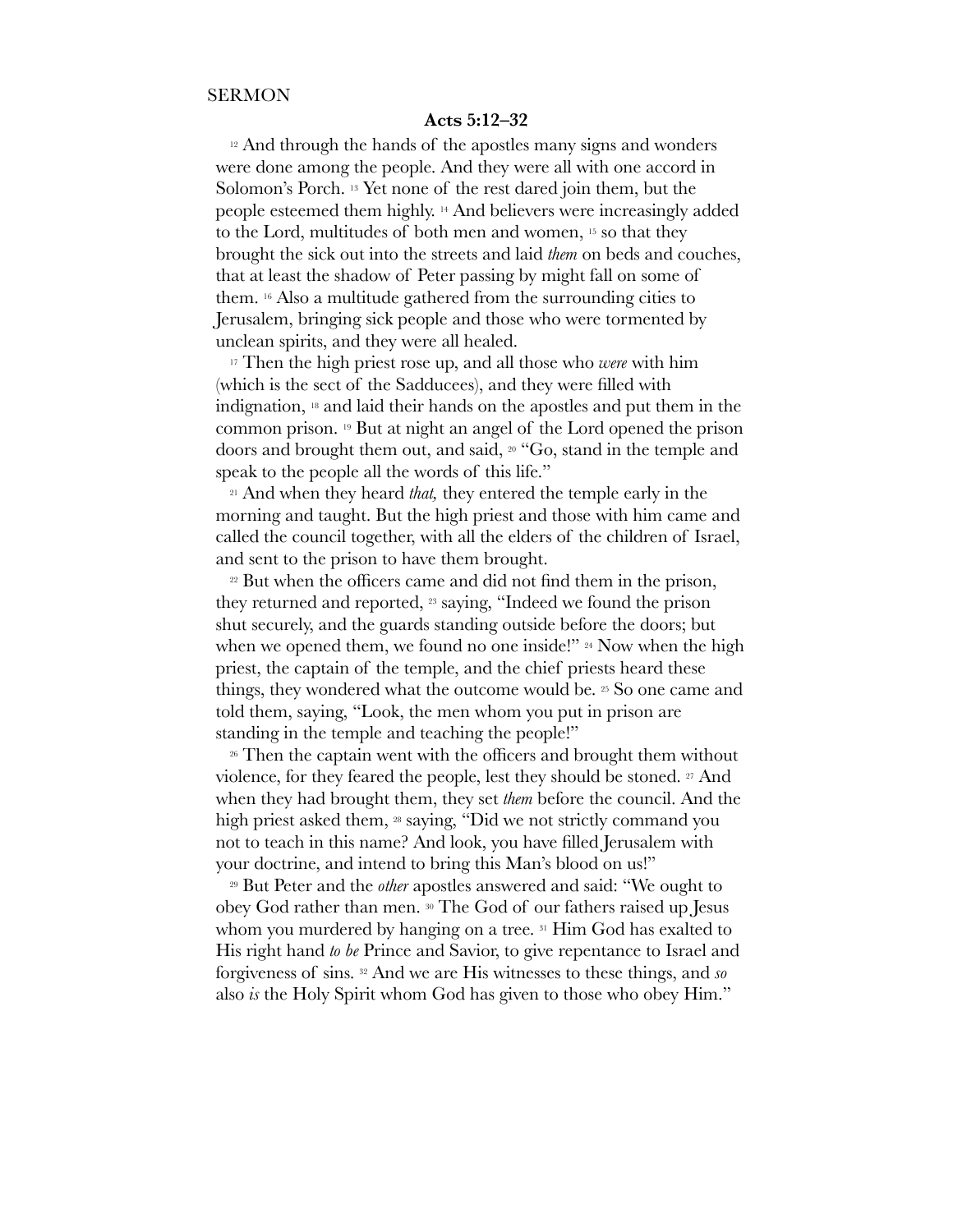# **The Witness of the Risen Lord Will Not Be Bound**

- 1. It will not be hindered by locked doors
- 2. It will not be silenced by the commands of men

M The peace of God, which surpasses all understanding, will guard your hearts and minds through Christ Jesus. *Philippians 4:7*

# OFFERTORY *Psalm 51:10-12*



# **HYMN**

**TLH 209** (red hymnal) *Who Is This that Comes from Edom*

# GATHERING OF OUR THANK OFFERING

PRAYERS OF THE CHURCH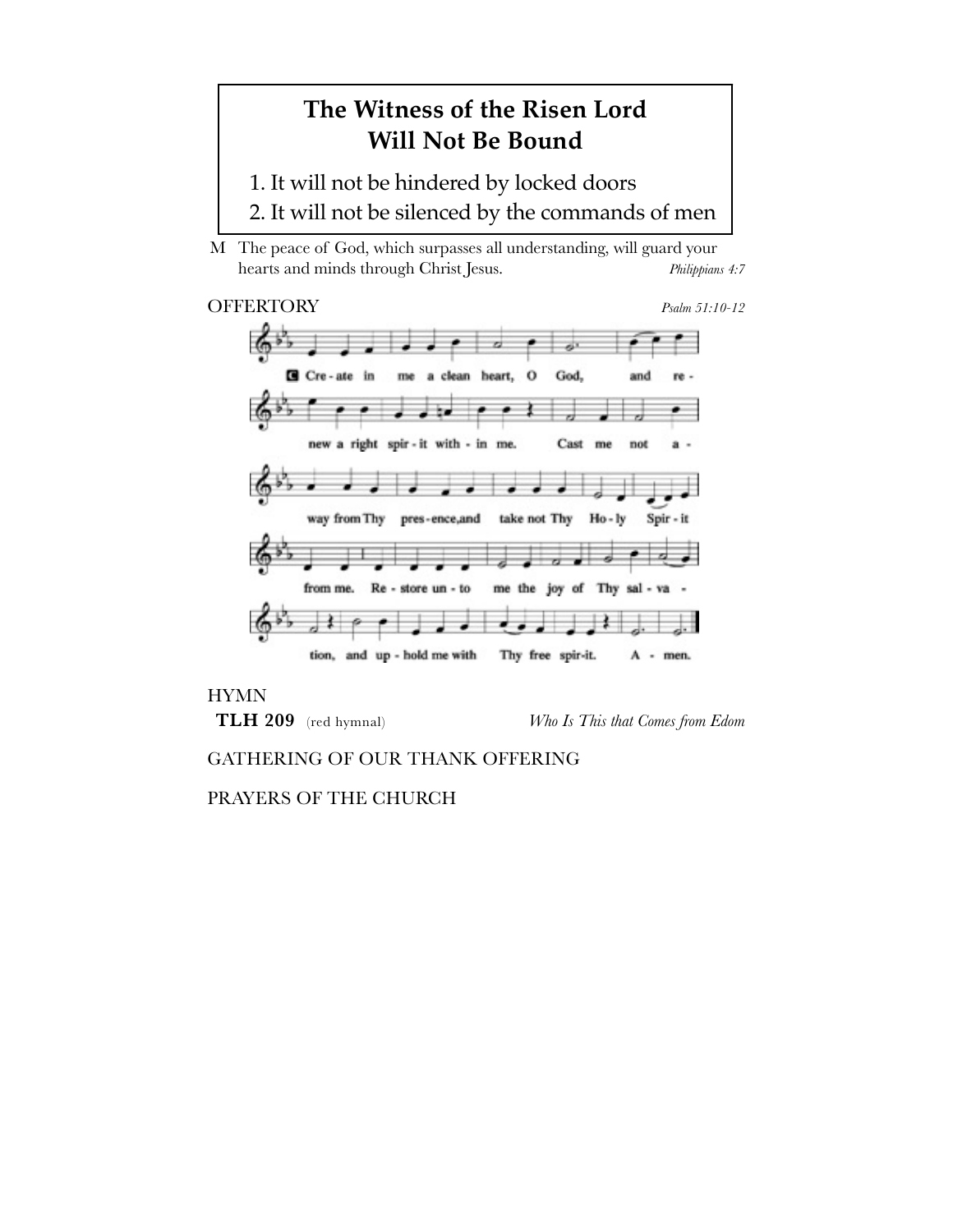# A Service of the Sacrament

- M The Lord be with you.
- **C And also with you.**
- M Lift up your hearts.
- **C We lift them to the Lord.**
- M Let us give thanks unto the Lord our God.

# **C It is right to give Him thanks and praise.**

# PRAYER OF THANKSGIVING

Blessed are You, Lord of heaven and earth, for You have had mercy on those whom You created and sent Your only-begotten Son into our flesh to bear our sin and be our Savior. We beg You, O Lord, gather us together with all the faithful from the ends of the earth and let Your kingdom come among us in the name and the remembrance of Jesus. Grant us faithfully to eat His body and drink His blood. Graciously receive our prayers that we might be forgiven, renewed, strengthened, and delivered from all evil. To You alone, O Father, be all glory, honor, and worship, with the Son and the Holy Spirit, one God, now and forever. **Amen.**

# WORDS OF INSTITUTION *Matt. 26, Mk 14, Lk 22, 1 Cor. 11*

- M Our Lord Jesus Christ, the same night in which He was betrayed, took bread; and, when He had given thanks, He broke it and gave it to His disciples saying, 'Take, eat. This is My body, which is given for you. Do this in remembrance of Me.' In the same way He took the cup, after supper, gave thanks, and gave it to them saying, 'Drink of it, all of you. This cup is the new covenant in My blood, which is shed for you for the forgiveness of sins. Do this, as often as you drink it, in remembrance of Me.'
- M As often as we eat this bread and drink this cup, we proclaim the Lord's death until He comes.
- **C Amen. Come, Lord Jesus.**
- M Lord, remember us in Your kingdom and pray together with us,
- **C Our Father, who art in heaven, hallowed be Thy name; Thy kingdom come; Thy will be done on earth as it is in heaven; Give us this day our daily bread; And forgive us our trespasses, as we forgive those who trespass against us; And lead us not into temptation; But deliver us from evil; For Thine is the kingdom and the power and the glory forever and ever. Amen!**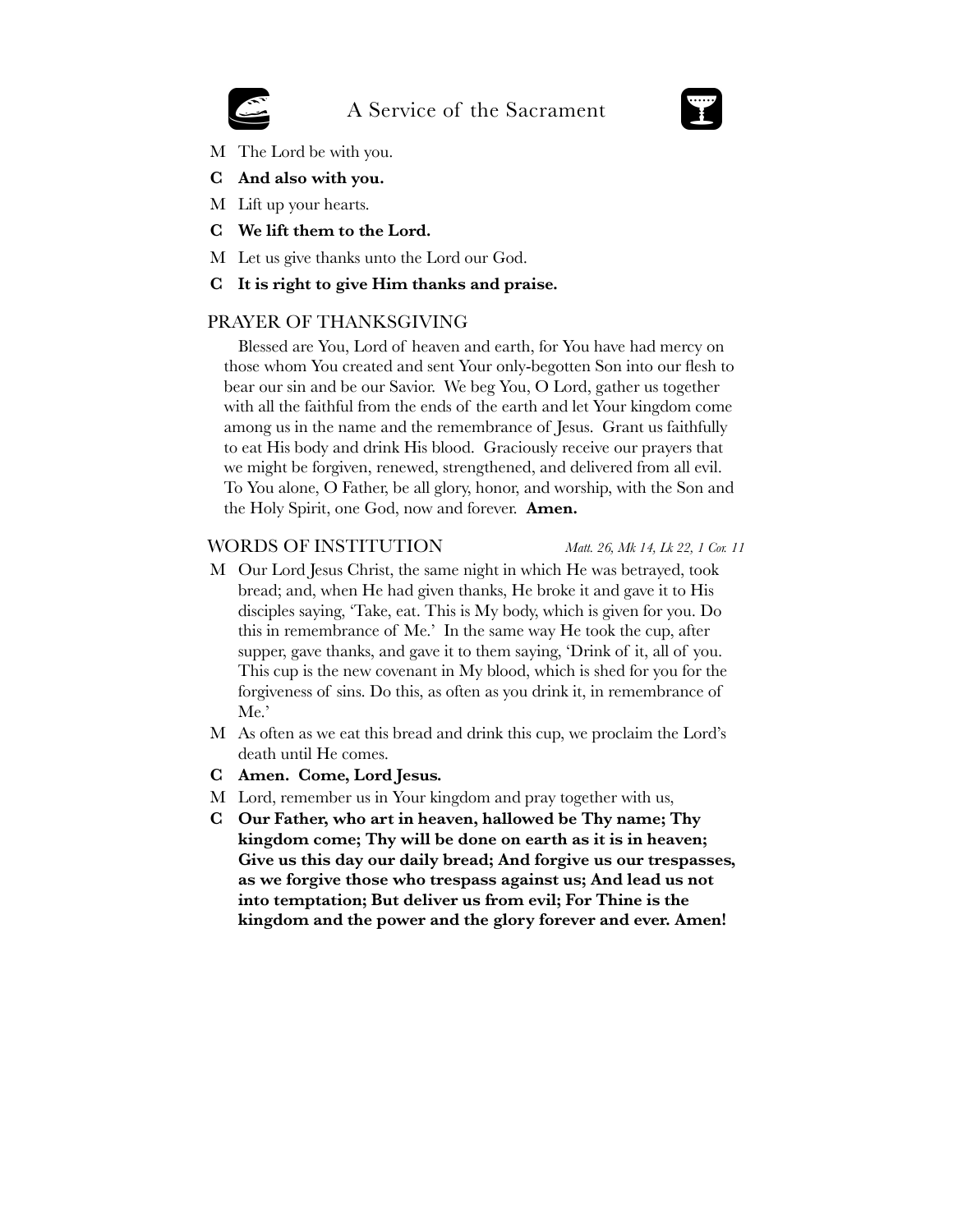



DISTRIBUTION



- M Let us bless the Lord.
- **C Thanks be to God.**
- M Let us pray together,

 **O Lord Jesus Christ, we thank You for Your resurrection, for through it You have given us new birth into a living hope. Grant that, having heard Your Word and received Your body and blood, we would grow in knowing You and the power of Your resurrection. Make us to walk in Your Spirit, that everything we know, everything we say, and everything we do, may be conformed to the image of Your endless life. Hear us, for You live to intercede before the Father, who, together with the Holy Spirit, are one God, now and forever. Amen.**

### BENEDICTION *Numbers 6:24-26*

- M The Lord bless you and keep you. The Lord make His face shine upon you and be gracious unto you. The Lord lift up His countenance upon you and give you peace.
- **C Amen.**